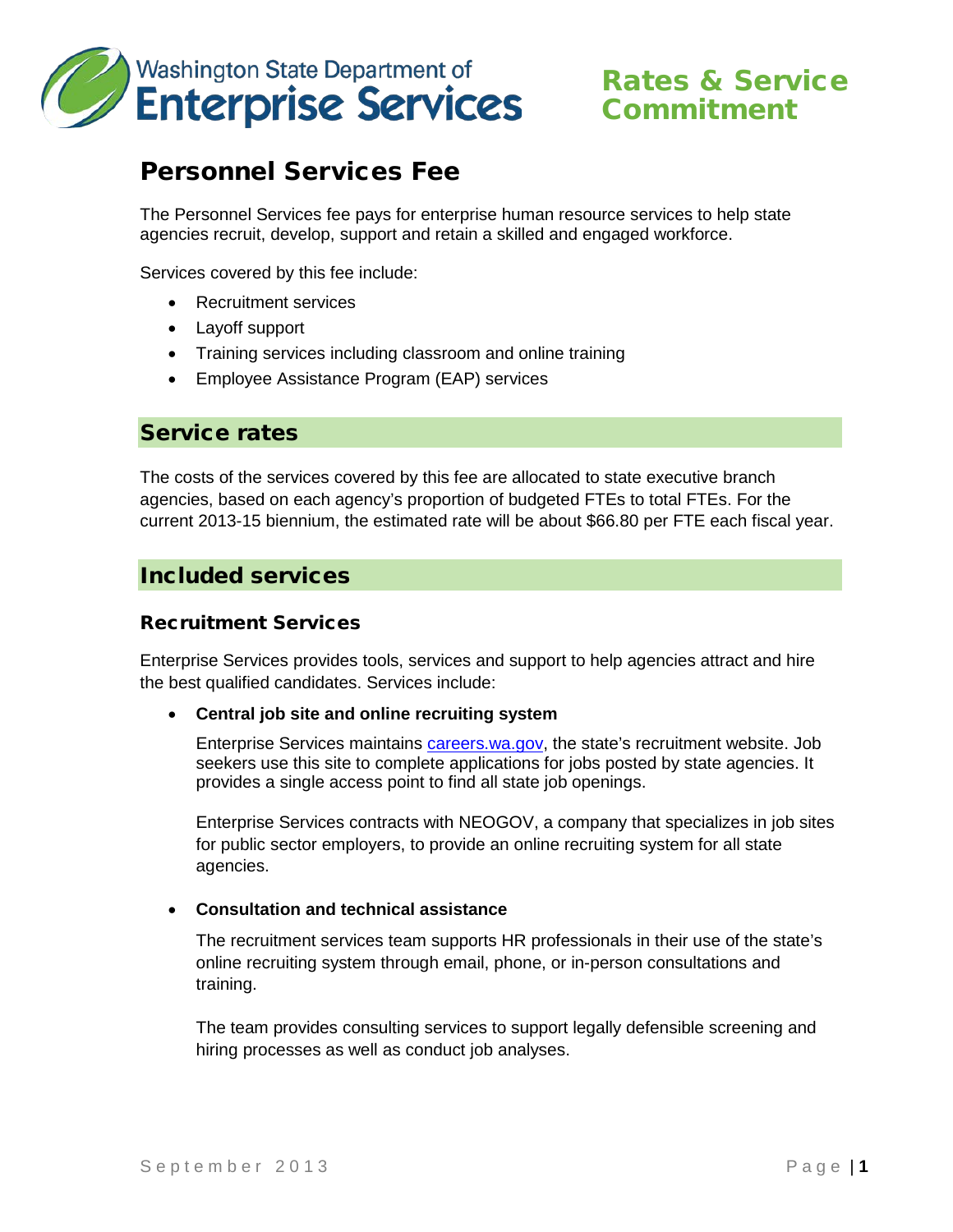In collaboration with state agencies, the team conducts workshops and outreach events to support military and college recruiting, and assists agencies in recruiting candidates for hard-to-fill positions.

The team provides the Governor's Office with executive recruiting support and consults with agencies regarding executive recruiting methods and best practices.

## • **Job seeker support**

The department's Service Center, located at 1500 Jefferson St. S.E, Olympia, provides in-person assistance to job seekers as well as email and phone support.

Enterprise Services also offers employment workshops to guide interested job seekers through the state job search and application process. More information is at [http://careers.wa.gov/employment-workshops.html.](http://careers.wa.gov/employment-workshops.html)

## Layoff Support

Enterprise Services supports agencies and employees adversely affected by layoffs through informational sessions, online tools and resources, an online information session video and workshops tailored to specific agencies facing large numbers of layoffs. More information is available at [http://www.hr.wa.gov/more/LayoffSupport.](http://www.hr.wa.gov/more/LayoffSupport)

## Human Resource Systems Support

In coordination with Enterprise Services' Solutions Center, the recruitment team helps support users of certain enterprise human resource information technology systems including: Online Recruiting System (OLRS or NEOGOV), Employee Self-Service (ESS), Human Resource Management System (HRMS), and Learning Management System (LMS).

## Training Services

Enterprise Services provides classroom and online training on a wide variety of subjects to meet public sector training needs. The Personnel Services fee covers the basic operating costs of the training program such as:

- Curriculum development
- Online course development and procurement this includes providing online training and helping agencies develop online courses.
- Class scheduling and registration
- Training services contract management
- Supporting the Learning Management System (LMS), which offers many features to help agencies manage and track employee development activities, including:
	- o A single system for training activities
	- o Learning plans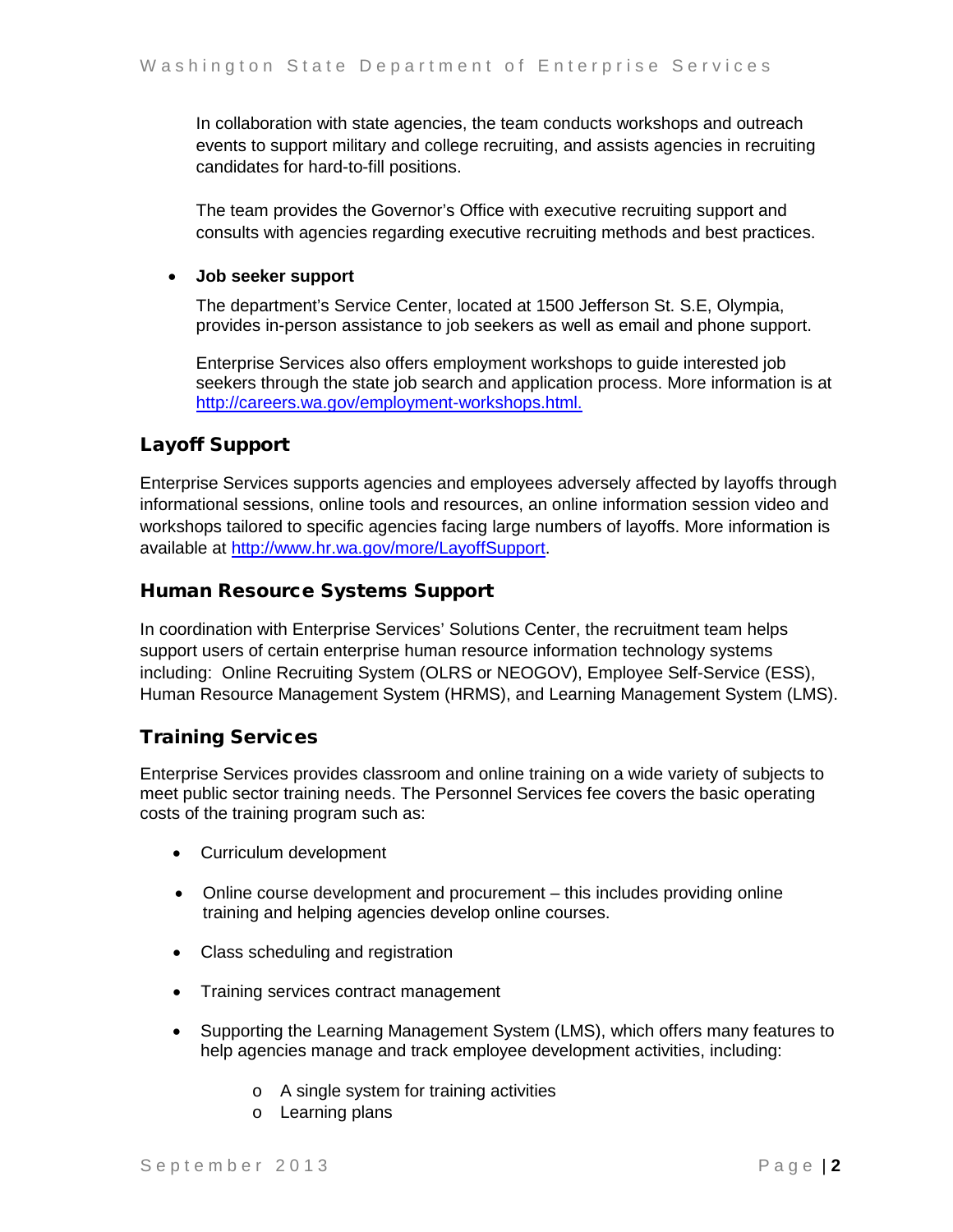- o Certification plans
- o E-Learning delivery and tracking
- o Self-registration for agency instructor-led training and tracking
- o Extensive reporting

#### Training-related costs not covered by the Personnel Services fee

Most of the training classes have an additional charge that covers the cost of the instructor, subscription or purchase of online course materials, manuals, and other classroom materials and equipment.

## Employee Assistance Program (EAP)

The Personnel Services fee includes full access to Employee Assistance Program (EAP) services. Enterprise Services' EAP helps state government employees and their family members resolve personal or work-related problems. Services include:

- Assessment, short-term problem-solving and referrals to appropriate community resources for employees and adult family members.
	- o Services are voluntary and confidential
	- o Consultations can be done in-person or by phone
	- o Services are available statewide and 24/7 through Enterprise Services' contracted provider network
- Workplace consultations to employees, managers and human resource professionals including:
	- o Behavioral risk management
	- o Case management
	- o Performance issues
	- o Violence in the workplace
	- o Change management
	- o Information and referral
- Health and wellness training including:
	- o Dealing with stress, change and conflict
	- o Overview of how to access no-charge, confidential services through the EAP
- Critical incident management and support such as:
	- o Crisis intervention
	- o Assistance in managing threats of violence
	- o Response to critical incidents such as death of a coworker, accidents, natural disasters and other sudden and unexpected events that affect the workplace
- Web-based information at<http://www.hr.wa.gov/EAP> including:
	- o EAP overview and information
	- o Resources for employees, supervisors, and HR professionals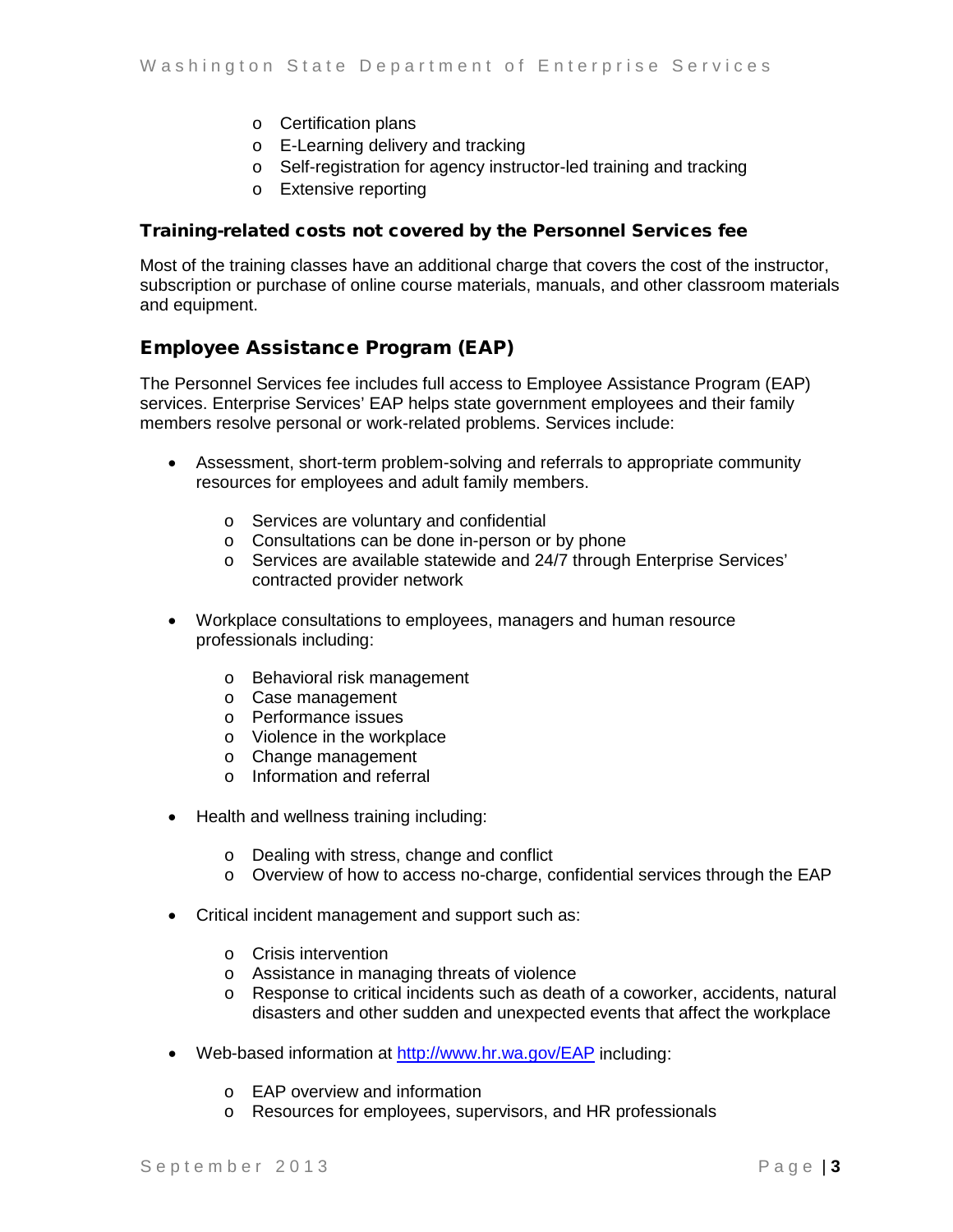o The Resiliency Project, designed to promote resilience and well-being among public employees, their families and the greater community

## Who can use these services?

- Recruitment services and consultation are available to all state government agencies, boards and commissions.
- Job seeker services are available to anyone interested in state employment.
- Training services are available to all state agencies, public universities, community and technical colleges, tribal governments, counties, cities, public utility districts and other public sector entities.
- EAP services are available to state agencies, employees and their adult family members. Other public entities may enter into a contract with Enterprise Services to use EAP services.

## Our service commitments

#### Recruitment, layoff and systems support services

- All help requests are immediately logged by the Service Center team and generally handled in less than an hour – and no more than four hours – during standard work hours, Monday through Friday, 8 a.m. to 5 p.m.
- The Service Center team strives to help resolve tier 1 issues before escalating them to system technical experts.
- Recruitment services are available during standard work hours.
- The online recruiting system is available 24/7.
- Job seekers and professional users can access the Service Center during standard work hours. Guidance documents for job seekers are posted at [http://careers.wa.gov/.](http://careers.wa.gov/)
- Professional user training is offered by the system support team once a quarter, or through one-on-one consulting. Guidance documents are posted on the state Human Resources website at [http//hr.wa.gov/recruitment.](http://hr.wa.gov/recruitment)

#### Training services

- The training services team is available Monday through Friday from 7 a.m. to 5 p.m.
- The Enterprise Services training team strives to respond to all email and phone queries the same working day.
- LMS Registrar Training classes are provided for agency training registration representatives.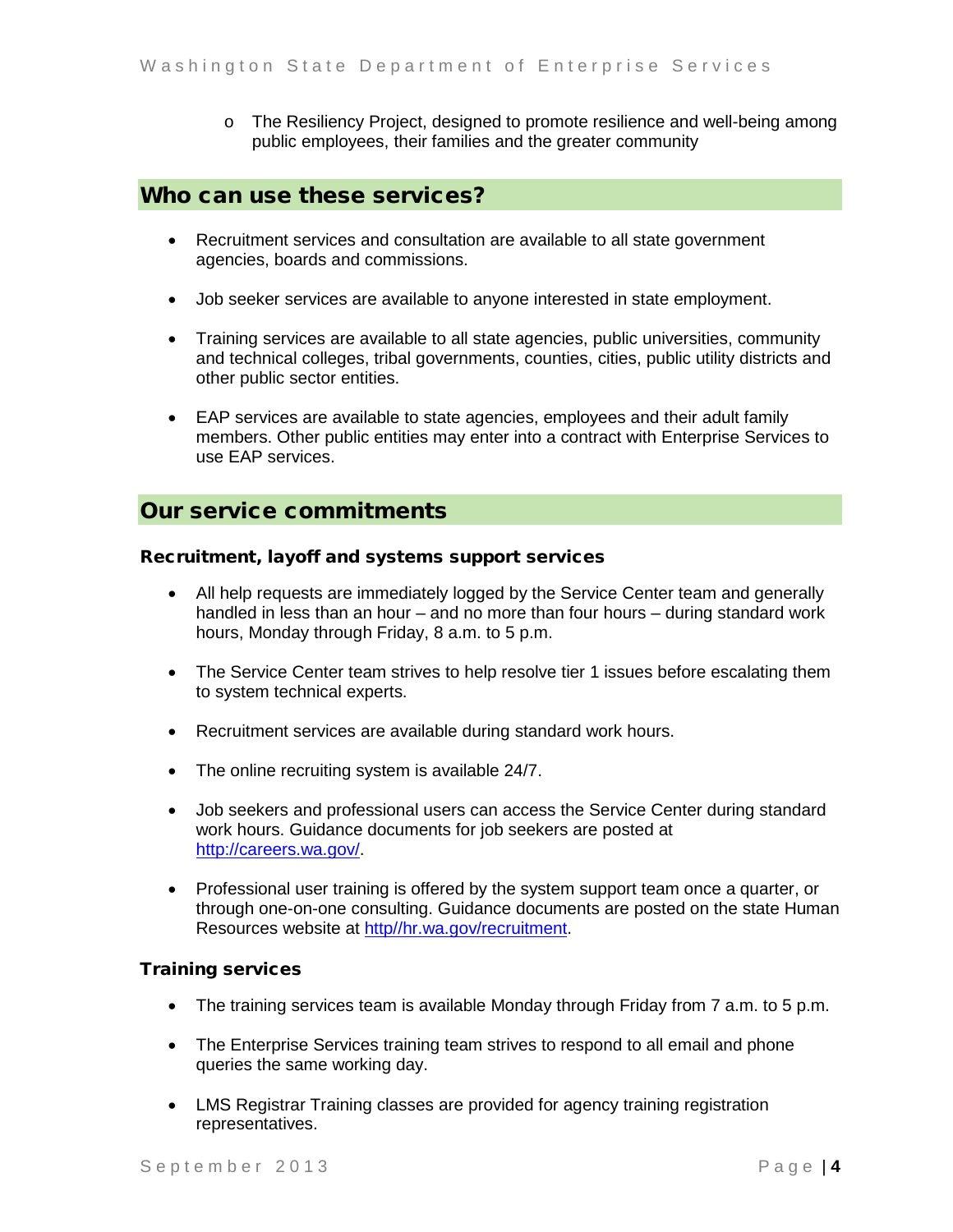## Employee Assistance Program

- The Olympia EAP office is open during regular work hours. Contracted providers also offer a variety of appointment times including evenings and weekends.
- EAP professionals strive to answer phone calls in person as much as possible. Callers can also leave voicemail messages which are responded to quickly during regular work hours.
- When a crisis occurs after hours, our vendor, Protocol, contacts the EAP manager by phone. For routine after-hours calls, Protocol will triage and assist the client with needed resources and notify EAP of the call. An EAP professional then follows up the next business day.

## How to access these services

#### Recruitment, layoff and systems support services

- Job seekers search and apply for state jobs through [http://careers.wa.gov.](http://careers.wa.gov/)
- Human resource professionals may request assistance by contacting the Service Center by email at [ServiceCenter@des.wa.gov](mailto:ServiceCenter@des.wa.gov) or call (360) 664-6400.
- Employees facing layoff should first contact their agency human resources office. Additional resources and information are available at [http://www.hr.wa.gov/more/LayoffSupport.](http://www.hr.wa.gov/more/LayoffSupport)

#### Training services

- State agencies use the Learning Management System (LMS) to sign up for classes.
- Other customers such as tribal governments, counties, cities, public utility districts and other public entities should call our customer business support team at (360) 664-1921 or email [cbsteam@des.wa.gov.](mailto:cbsteam@des.wa.gov)

#### Employee Assistance Program

- State employers, employees and their adult family members need only call to schedule an appointment to talk with an EAP professional. These appointments can be face-to-face or by telephone.
- Other public entities can learn about contracting for EAP services at [http://hr.wa.gov/EAP/Pages/AnEAPDesignedSpecificallyforPublicEmployers.aspx.](http://hr.wa.gov/EAP/Pages/AnEAPDesignedSpecificallyforPublicEmployers.aspx) Or call the EAP numbers listed below.

## Contact and additional information

#### Recruitment services and technical support